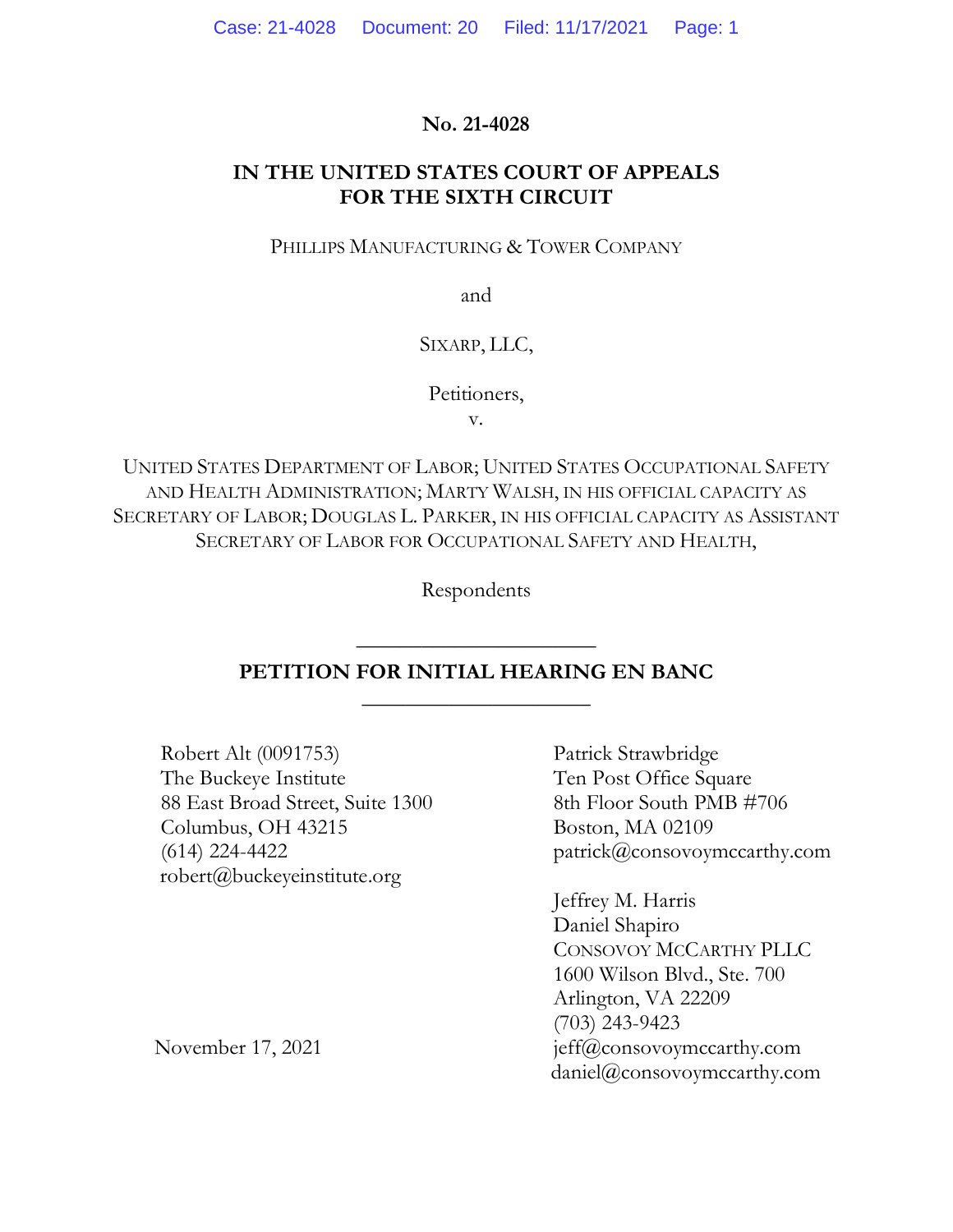# TABLE OF CONTENTS

| II. The Vaccine Mandate Conflicts with Supreme Court and Sixth Circuit Holdings 8 |
|-----------------------------------------------------------------------------------|
|                                                                                   |
|                                                                                   |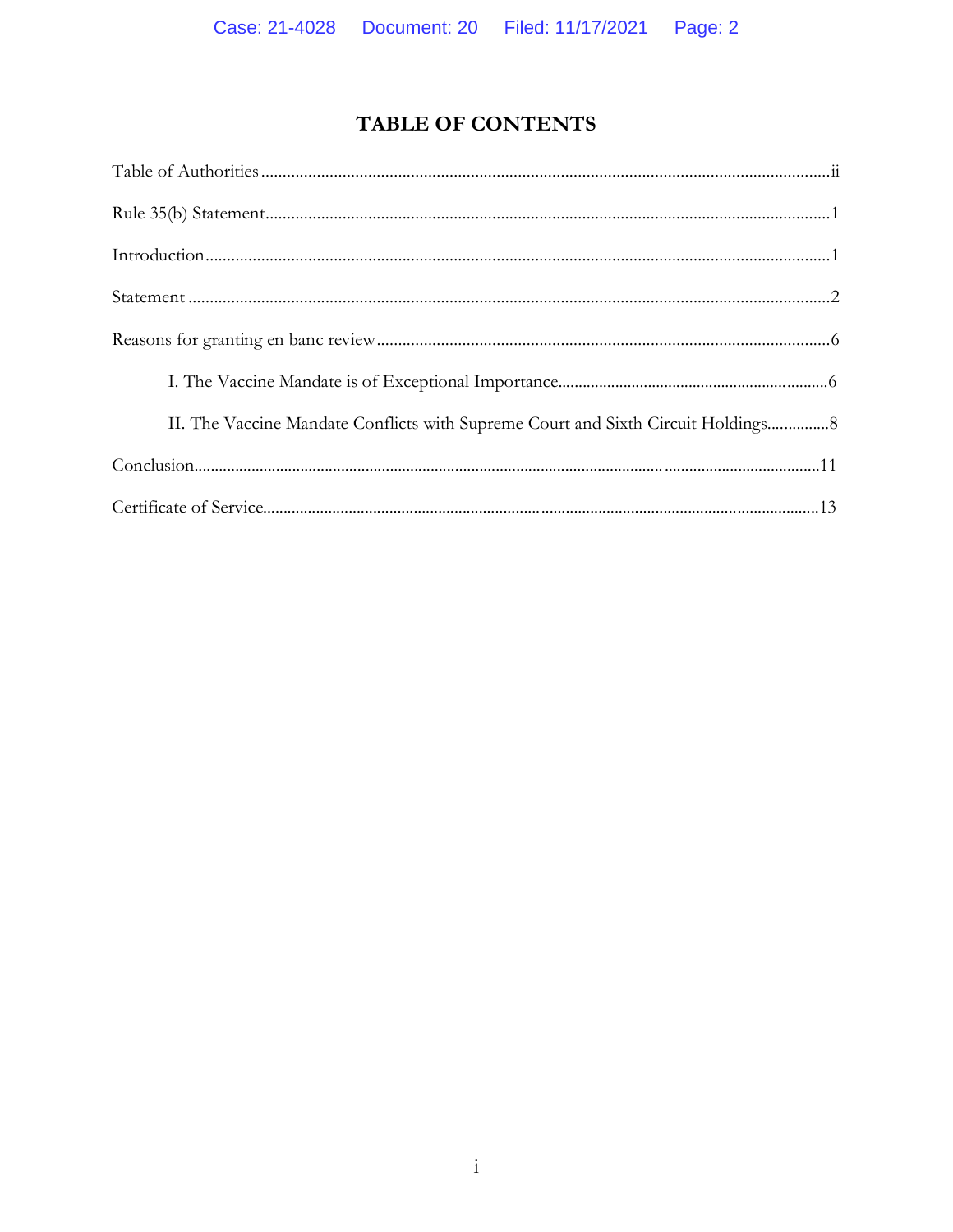# **TABLE OF AUTHORITIES**

<span id="page-2-0"></span>

| Cases                                                                                      |
|--------------------------------------------------------------------------------------------|
| Ala. Ass'n of Realtors v. Dep't of Health & Hum. Servs.,                                   |
|                                                                                            |
| Asbestos Info. Ass'n/N. Am. v. Occupational Safety & Health Admin.,                        |
| Bond v. United States,                                                                     |
| BST Holdings, L.L.C. v. Occupational Safety & Health Admin., United States Dep't of Lab.,  |
| Solid Waste Agency of N. Cook Cty. v. Army Corps of Engineers,                             |
| Tiger Lily, LLC v. United States Dep't of Hous. & Urb. Dev.,                               |
| United States v. Bass,                                                                     |
| Util. Air Regul. Grp. v. E.P.A.,                                                           |
| Vistron v. OSHA,                                                                           |
| Rules                                                                                      |
|                                                                                            |
| Regulations                                                                                |
|                                                                                            |
|                                                                                            |
|                                                                                            |
| <b>Other Authorities</b>                                                                   |
| "COVID-19 Vaccination and Testing; Emergency Temporary Standard," 86 Fed. Reg. 61402 (Nov. |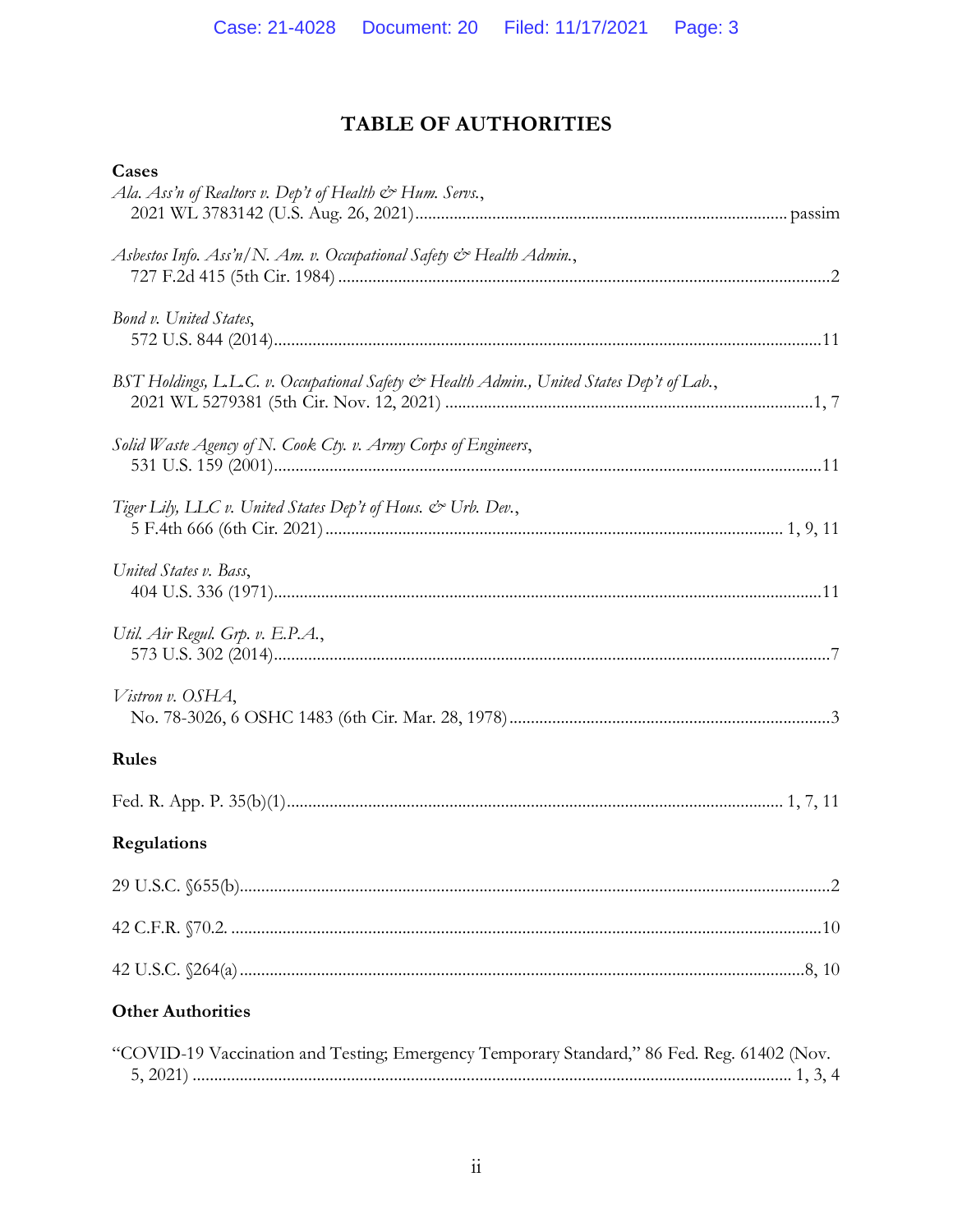| Cong. Research Serv., Occupational Safety and Health Administration (OSHA): Emergency Temporary                                                                                     |  |
|-------------------------------------------------------------------------------------------------------------------------------------------------------------------------------------|--|
| Gov't Accountability Office, WORKPLACE SAFETY AND HEALTH: Multiple Challenges Lengthen                                                                                              |  |
| The White House, "Remarks by President Biden on Fighting the COVID-19 Pandemic" (Sept. 9,                                                                                           |  |
| The White House, Path Out of the Pandemic: President Biden's Covid-19 Action Plan,                                                                                                  |  |
| The White House, Vaccination Requirements Are Helping Vaccinate More People, Protect Americans from<br>COVID-19, and Strengthen the Economy (Oct. 7, 2021), https://bit.ly/3lorbp03 |  |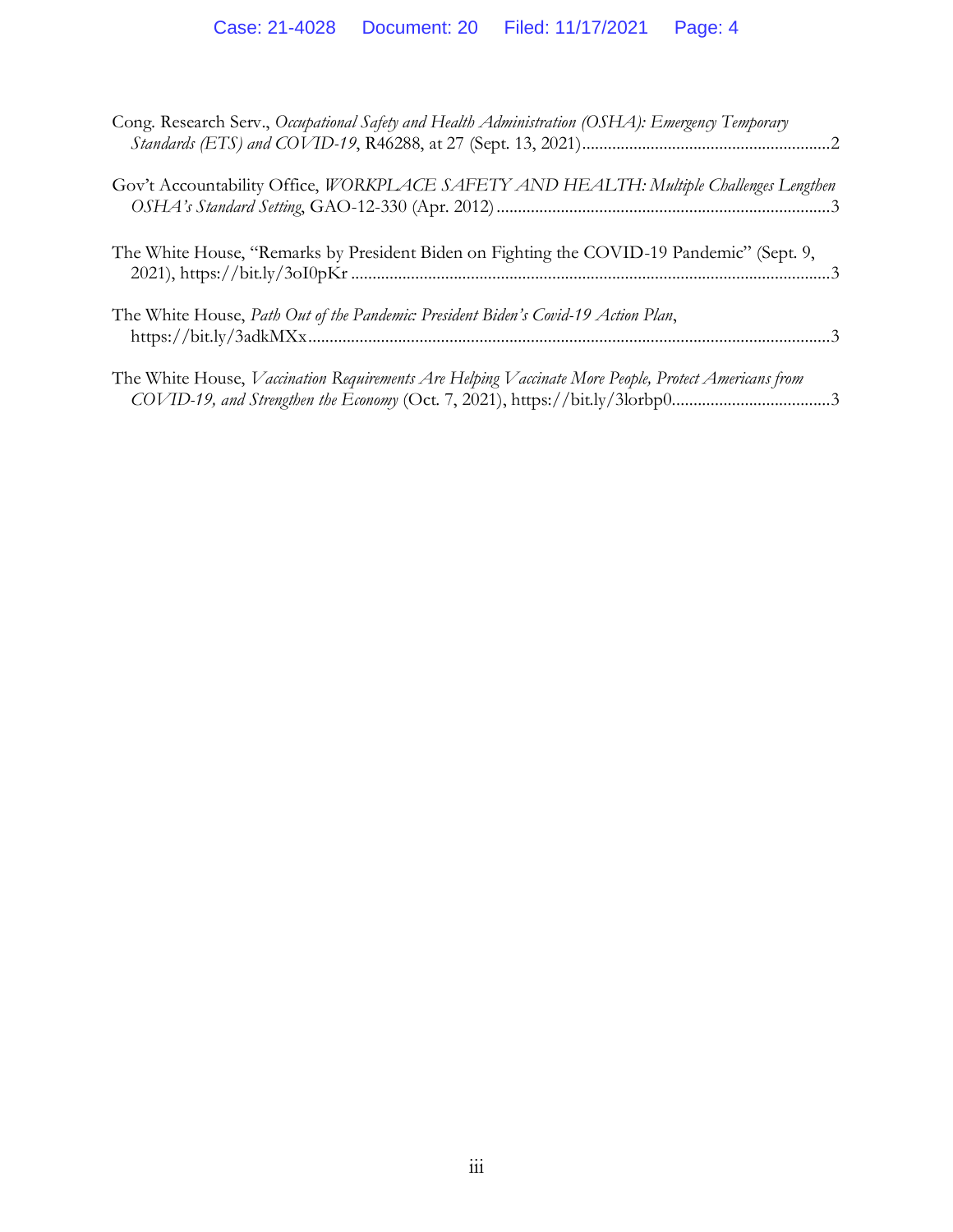#### **RULE 35(B) STATEMENT**

<span id="page-4-0"></span>Petitioners move for initial en banc hearing in the consolidated challenges to the Occupational Safety and Health Administration's "COVID-19 Vaccination and Testing; Emergency Temporary Standard," 86 Fed. Reg. 61402 (Nov. 5, 2021) ("Vaccine Mandate"). Initial en banc review is necessary because the Vaccine Mandate presents issues of exceptional public importance and conflicts with holdings of the Supreme Court and this Court. *See Ala. Ass'n of Realtors v. Dep't of Health & Hum. Servs.*, 2021 WL 3783142 (U.S. Aug. 26, 2021); *Tiger Lily, LLC v. United States Dep't of Hous. & Urb. Dev.*, 5 F.4th 666, 671 (6th Cir. 2021). The validity of the Vaccine Mandate under the Constitution and the OSH Act presents questions of exceptional importance. Moreover, another federal circuit court of appeals has determined that the Vaccine Mandate likely violates the Constitution and the OSH Act. *See BST Holdings, L.L.C. v. Occupational Safety & Health Admin., United States Dep't of Lab.*, 2021 WL 5279381, at \*8 (5th Cir. Nov. 12, 2021). Accordingly, initial en banc review is appropriate. Fed. R. App. P.  $35(b)(1)$ .

#### **INTRODUCTION**

<span id="page-4-1"></span>Petitioners, Phillips Manufacturing & Tower Company and Sixarp, LLC, respectfully moved a panel of this Court for an emergency stay of the Vaccine Mandate on November 5, 2021. Since that motion, the Fifth Circuit has granted a stay of the Vaccine Mandate's effective date. *See BST Holdings, L.L.C. v. Occupational Safety & Health Admin., United States Dep't of Lab.*, 2021 WL 5279381, at \*8 (5th Cir. Nov. 12, 2021). On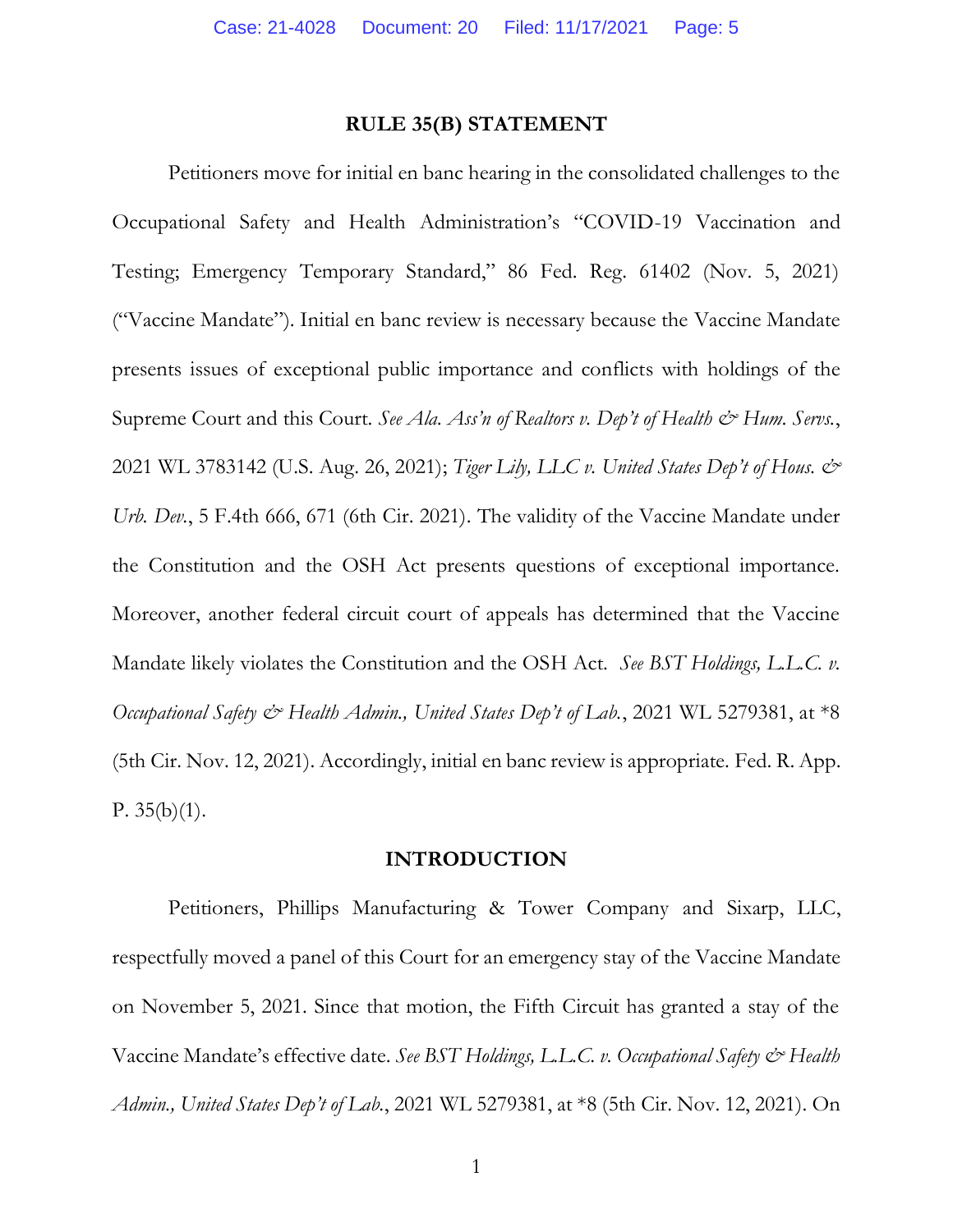November 16, all petitions challenging the Vaccine Mandate were transferred to this Court pursuant to 28 U.S.C. §2112. For the reasons that follow, this Court should grant initial en banc review to the challenges to the Vaccine Mandate.

#### **STATEMENT**

<span id="page-5-0"></span>Congress enacted the Occupational Safety and Health Act (OSH Act) "to assure safe and healthful working conditions for the nation's work force and to preserve the nation's human resources." *Asbestos Info. Ass'n/N. Am. v. Occupational Safety & Health Admin.*, 727 F.2d 415, 417 (5th Cir. 1984) (citing 29 U.S.C. §651). The OSH Act empowers the Secretary of Labor to promulgate rules governing occupational health and safety through a notice and comment process. 29 U.S.C. §655(b). "The Act also allows the Secretary to by-pass these normal procedures in favor of promulgating an ETS to take effect immediately upon publication in the Federal Register if he determines that 'employees are exposed to grave danger from exposure to substances or agents determined to be toxic or physically harmful or from new hazards,' and also determines 'that such emergency standard is necessary to protect employees from such danger.'" *Id.* (quoting 29 U.S.C. §655(c)(1)).

OSHA has sparingly used its extraordinary power to promulgate emergency temporary standards. Indeed, between the OSH Act's enactment in 1971 and 1983, OSHA issued only nine ETS Rules. And of those nine, six were challenged. And of those six, only one survived judicial review. *See* Cong. Research Serv., *Occupational Safety and Health Administration (OSHA): Emergency Temporary Standards (ETS) and COVID-19*,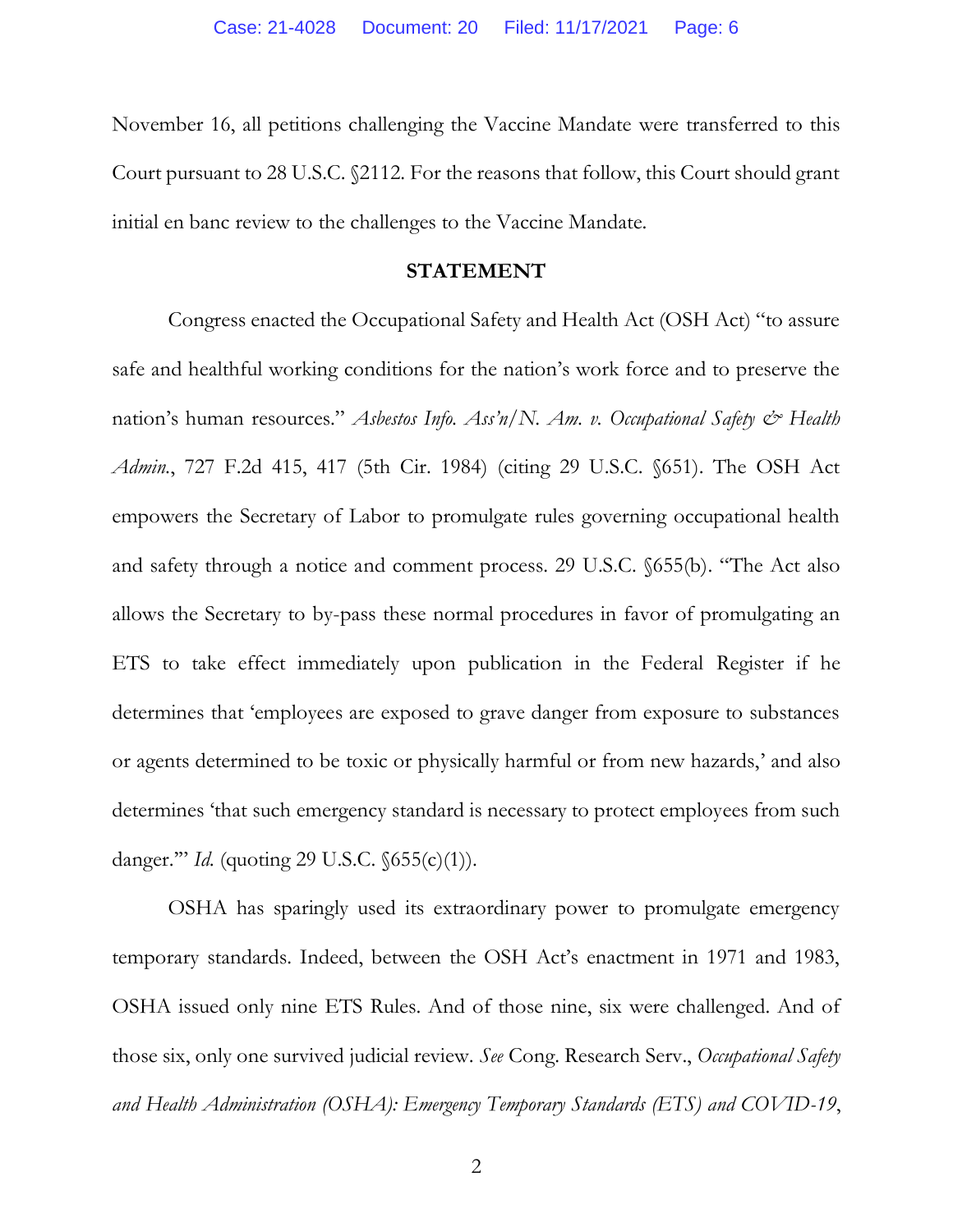R46288, at 27 (Sept. 13, 2021). And even the one ETS to survive judicial review was immediately stayed to allow for full stay motion briefing. *See Vistron v. OSHA*, No. 78- 3026, 6 OSHC 1483 (6th Cir. Mar. 28, 1978). Anticipating heightened judicial scrutiny,<sup>1</sup> OSHA did not issue another ETS until July 2021, when it sought to impose various COVID-related requirements on the healthcare industry. 86 Fed. Reg. 32376 (June 21, 2021). Notably, this ETS did not require vaccination and instead addressed workingcondition requirements such as personal protective equipment.

On September 9, 2021, President Biden announced that the Department of Labor was developing an emergency rule to "require all employers with 100 or more employees, that together employ over 80 million workers, to ensure their workforces are fully vaccinated or show a negative test at least once a week." The White House, "Remarks by President Biden on Fighting the COVID-19 Pandemic" (Sept. 9, 2021), https://bit.ly/3oI0pKr. This requirement was part of the President's broader plan to "increase vaccinations among the unvaccinated with new vaccination requirements." *Id.*; *see also* The White House, *Path Out of the Pandemic: President Biden's Covid-19 Action Plan*, https://bit.ly/3adkMXx.; The White House, *Vaccination Requirements Are Helping Vaccinate More People, Protect Americans from COVID-19, and Strengthen the Economy* (Oct. 7, 2021), https://bit.ly/3lorbp0.

<sup>&</sup>lt;sup>1</sup> Gov't Accountability Office, *WORKPLACE SAFETY AND HEALTH: Multiple Challenges Lengthen OSHA's Standard Setting*, GAO-12-330 (Apr. 2012).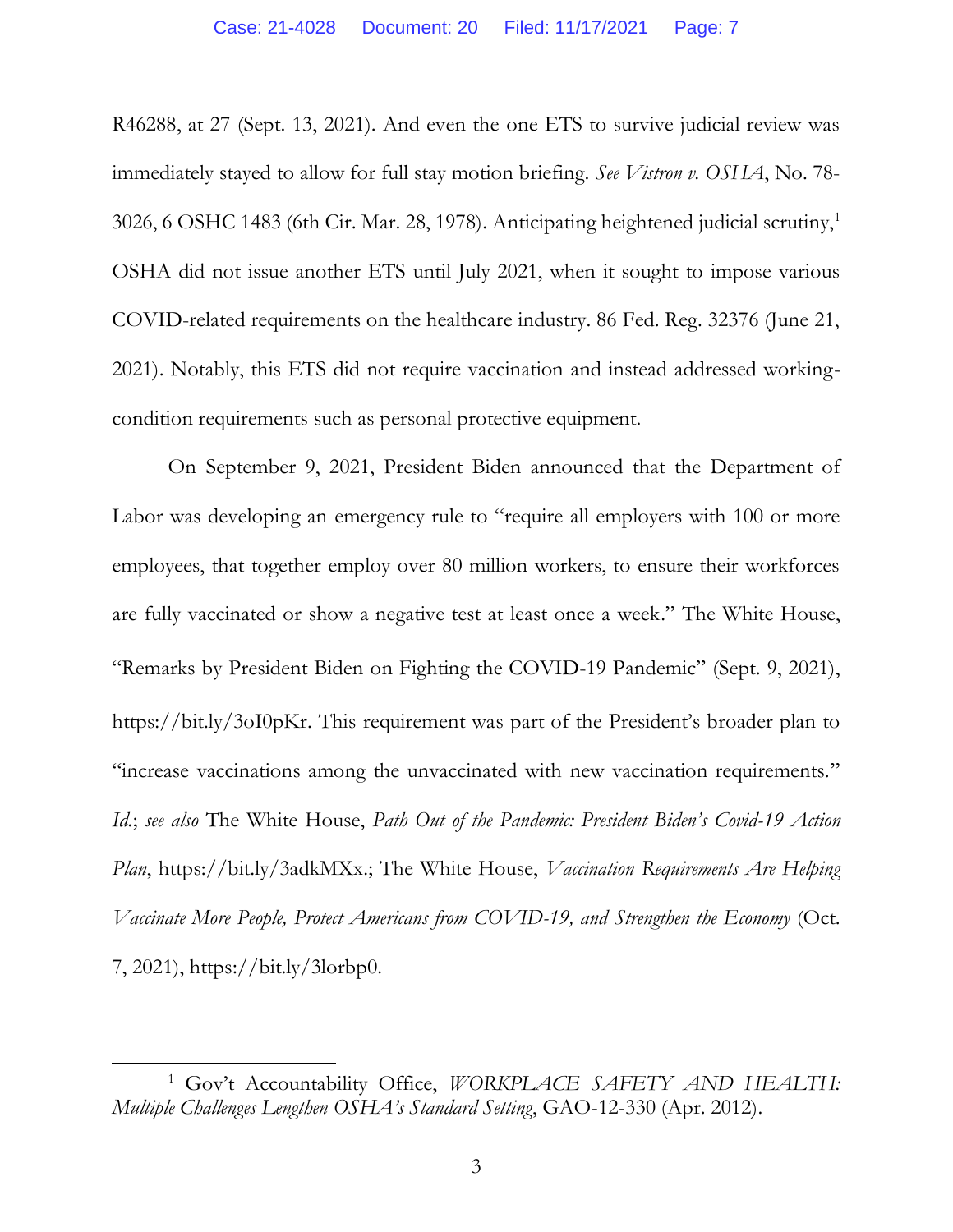On November 5, 2021, OSHA relied upon its §655(c) authority to publish an ETS, effective immediately, mandating employees at a business employing 100 or more people get vaccinated or be subjected to weekly testing. As the White House's statements make clear, this mandate is part of broader Biden Administration efforts to vaccinate as much of the American population as possible. As the President's own Chief of Staff retweeted, "OSHA doing this vaxx mandate as an emergency workplace safety rule is the ultimate work-around for the Federal govt to require vaccinations."

But the Vaccine Mandate offers a different rationale. Attempting to fit the Administration's goal of full societal vaccination into the OSH Act, OSHA justifies the Vaccine Mandate as a workplace-safety provision to protect workers from the virus that causes COVID-19 while on the job. 86 Fed. Reg. at 61404-07. The Vaccine Mandate finds that COVID-19 is a "harmful physical agent" and "new hazard" under the OSH Act that poses a "grave danger" to employees. *Id.* at 61424. OSHA goes on to find that a vaccine or testing requirement is necessary to prevent this grave danger. *Id.* at 61429. But the Vaccine Mandate includes several exceptions. Most notably, the Vaccine Mandate applies only to employers with 100 or more employees and exempts employees who "work exclusively outdoors" or from home. *Id.* at 61419.

Phillips Manufacturing & Tower Company manufactures welded steel tube and has 104 employees. *See* Affidavit of Angela R. Phillips, Ex. A ¶4. Phillips is thus directly regulated by the ETS. Moreover, Phillips has invested in antibody testing for its workforce to determine whether they have natural immunity. *Id.* ¶6. Those results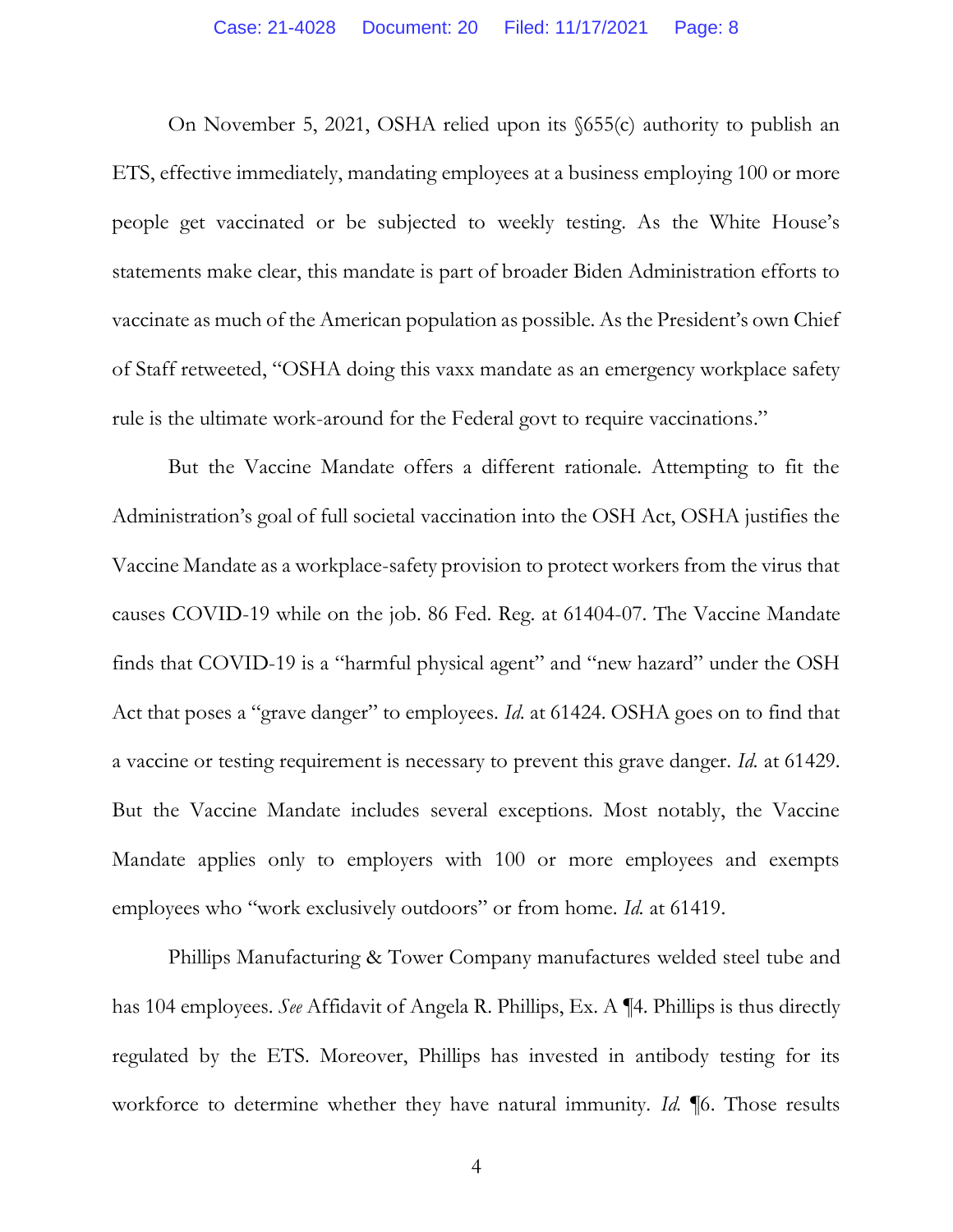#### Case: 21-4028 Document: 20 Filed: 11/17/2021 Page: 9

indicated that 44 employees tested positive for COVID-19 antibodies. *Id.* ¶6. And most of the company's workers are necessarily separated in the manufacturing process. Management has further encouraged 6-foot social distancing since the COVID-19 pandemic began. *Id.* ¶7.

Many of Phillips's employees have declined the vaccine and are unlikely to get it even if it means the loss of their job. Despite extensive recruiting efforts, Phillips currently has 7 openings that it cannot fill, due to general labor shortages in the local area. *Id.* ¶9. As a result, Phillips's employees are already working overtime shifts, averaging 10-hours shifts, 6 days a week. *Id.* The vaccination mandate (or its alternative of weekly daily testing) will make it even more difficult to fill the open positions, let alone the new positions that will become vacant due to the workforce's reaction to the mandate. Indeed, based upon employee responses to a survey and their own costs of doing business, Phillips estimates that the ETS mandate will cost the company more than \$818,635 in additional recruiting, training, overtime, and other costs. *Id.* ¶11. Furthermore, Phillips also has a number of contracts with customers that impose substantial penalties—reaching tens of thousands of dollars—in the event Phillips is not productive enough to fill its orders due to the hurdles imposed by the Vaccine Mandate. *Id.* ¶13.

Petitioner Sixarp is a full-service contract packaging company specializing in secondary packaging operations for a number of industries. Declaration of Rick King, Ex. B ¶1. Like Phillips, Sixarp has been following the promulgation of the Vaccine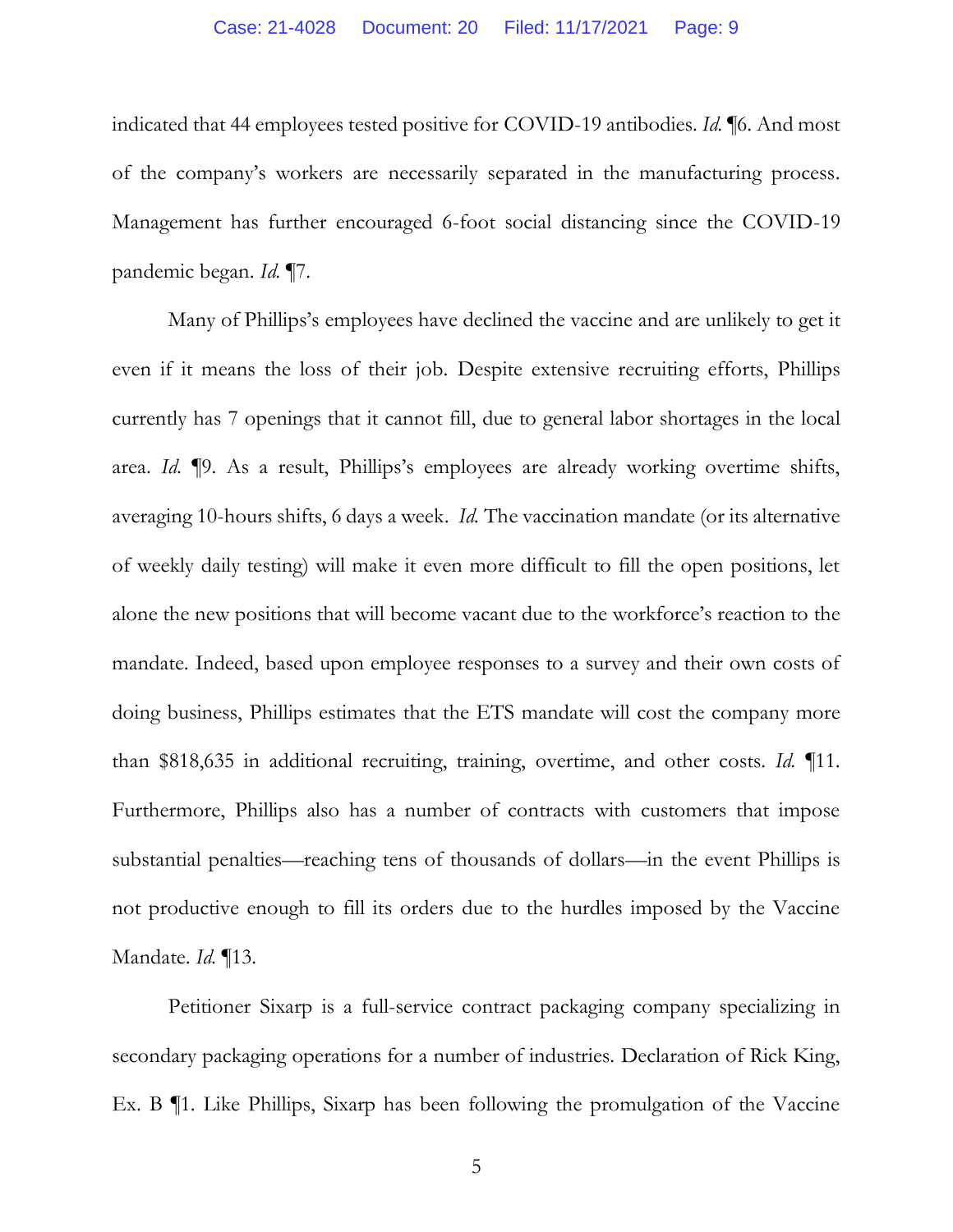Mandate and has studied the Mandate's effects on its business. *Id.* ¶3. Sixarp employs more than 600 people and would not otherwise impose a vaccine mandate or testing requirement but for the Vaccine Mandate. *Id.* ¶¶4, 5. At least 60 Sixarp employees have had COVID-19 and thus have natural immunity. *Id.* ¶7. Additionally, like Phillips, Sixarp has over 30 open positions that it is struggling to fill. *Id.* ¶8.

#### **REASONS FOR GRANTING EN BANC REVIEW**

<span id="page-9-0"></span>The Court should grant initial en banc review for two reasons. Fed. R. App. P. 35.

### **I. The Vaccine Mandate is of Exceptional Importance.**

OSHA has issued one of the most significant rules in American history without authorization from Congress and in contravention of the Constitution. The Vaccine Mandate is one of the most far-reaching and invasive rules ever promulgated by the Federal Government. It fundamentally alters federal-state relations and pushes Congress's authority beyond its outer limits. Yet OSHA can cite to no clear statutory authorization for the Mandate. The only statute OSHA does cite for authority, §655(c)—a workplace safety provision—contains no explicit authority to mandate vaccination for an extensive portion of the American people. Indeed, the Supreme Court and this Circuit have just recently rejected a substantively indistinguishable attempt to rely on ambiguous-at-best statutory authority to impose a nationwide eviction moratorium to stop the spread of COVID-19.

The validity of the Vaccine Mandate is of enormous constitutional and public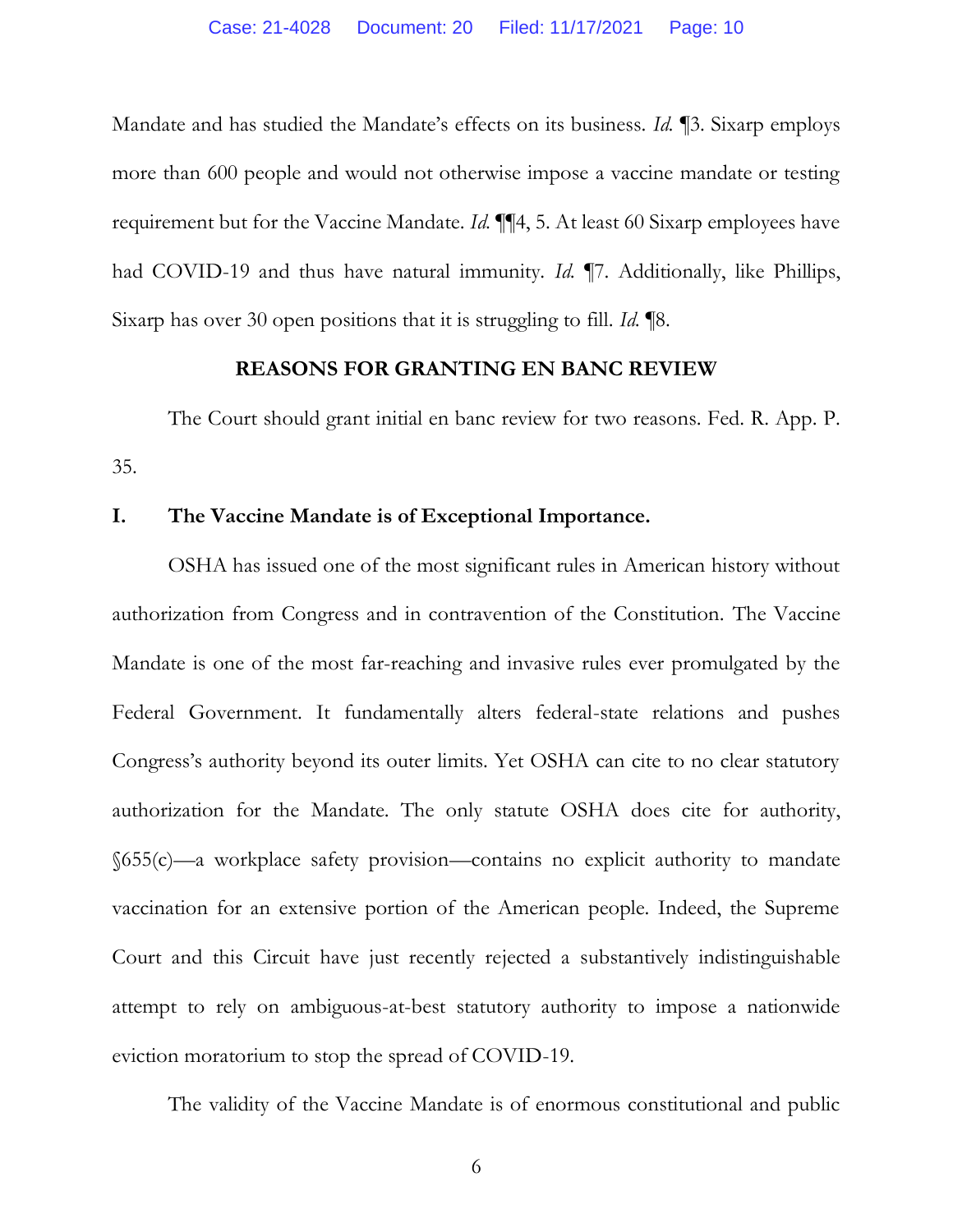importance. As the Fifth Circuit recognized, if OSHA's interpretation of the OSH Act is upheld, there is no limit to the federal government's authority in pandemics. *See BST Holdings*, 2021 WL 5279381, at \*8 ("[C]oncerns over separation of powers principles cast doubt over the Mandate's assertion of virtually unlimited power to control individual conduct under the guise of a workplace regulation."). This case raises fundamental questions about the relationship between citizen and the government, between the branches of the federal government, and between the federal government and the States. Additionally, the Mandate reaches *all* private business in *all* sectors of the economy with 100 or more employees. Moreover, because the Mandate is effective immediately, it threatens to impose substantial damage across the entire American economy. The Vaccine Mandate is thus a decision of "vast 'economic and political significance,'" *Util. Air Regul. Grp. v. E.P.A.*, 573 U.S. 302, 324 (2014), that warrants immediate en banc review, *cf. BST Holdings, L.L.C. v. Occupational Safety & Health Admin.*, *United States Dep't of Lab.*, No. 21-60845, 2021 WL 5279381, at \*8 (5th Cir. Nov. 12, 2021) ("The Mandate derives its authority from an old statute employed in a novel manner, imposes nearly \$3 billion in compliance costs, involves broad medical considerations that lie outside of OSHA's core competencies, and purports to definitively resolve one of today's most hotly debated political issues.").

Because the Vaccine Mandate raises questions of exceptional importance, initial en banc review is warranted. *See* Fed. R. App. P. 35(b)(1)(A).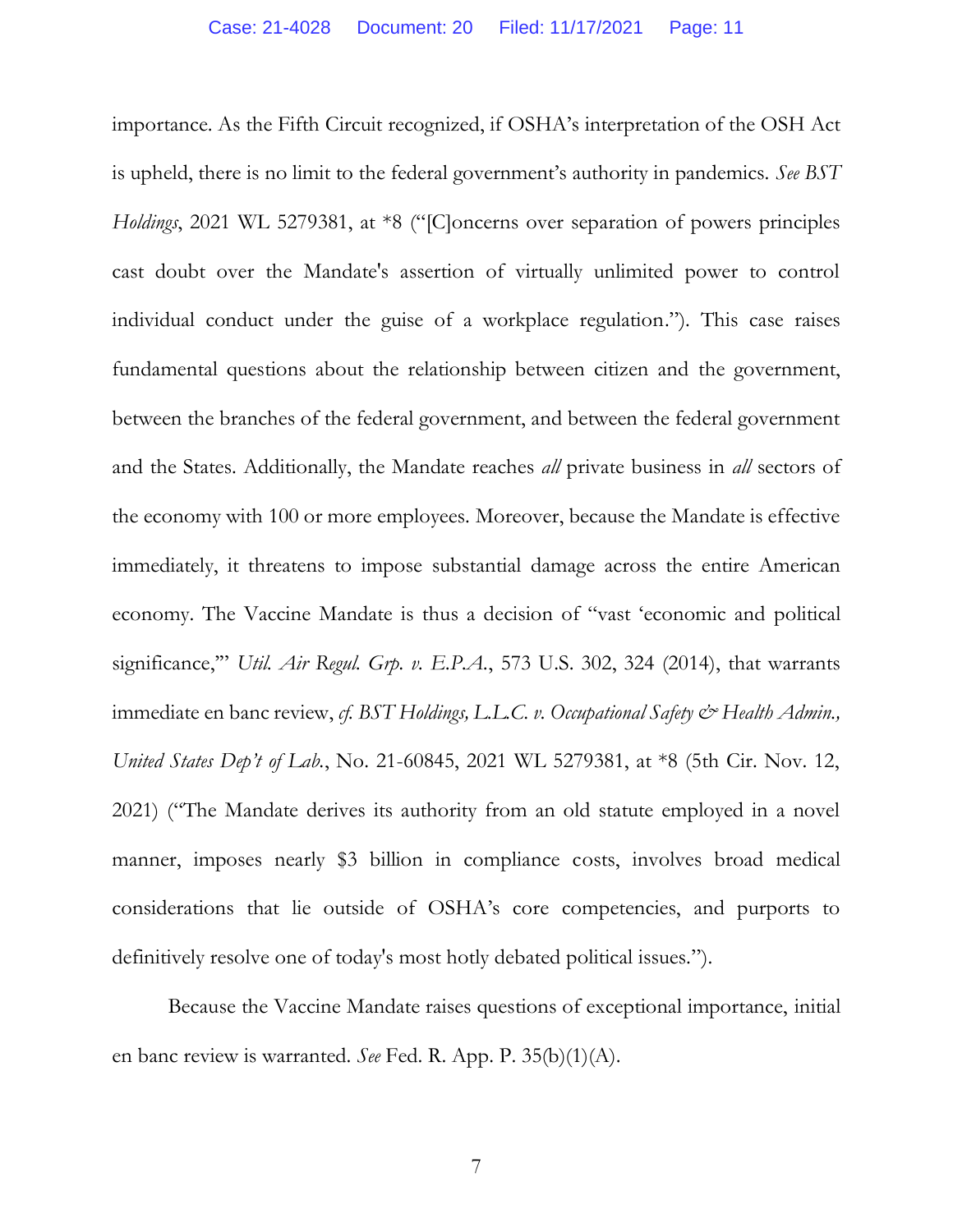## **II. The Vaccine Mandate Conflicts with Supreme Court and Sixth Circuit Holdings.**

The Vaccine Mandate contravenes the Supreme Court's holding in *Alabama Association of Realtors* and this Court's holding in *Tiger Lily*. In *Alabama Association of Realtors*, the Court considered the Public Health Service Act's (PHSA) authorization to the Surgeon General to "make and enforce such regulations as in his judgment are necessary to prevent the introduction, transmission, or spread of communicable diseases." 2021 WL 3783142, at \*1 (quoting 42 U.S.C. §264(a)). The Court relied on the major questions doctrine as an independently sufficient reason to reject the government's argument that the term "necessary" authorized an eviction moratorium to prevent the spread of COVID-19. *See id.* at \*3. The Court reasoned that even if the PHSA's necessity standard "were ambiguous, the sheer scope of the CDC's claimed authority under § 361(a) would counsel against the Government's interpretation." *Id.* 

The Vaccine Mandate is directly at odds with that holding. The Vaccine Mandate is an even broader measure than the Eviction Moratorium, because it potentially reaches every working-age American who is currently or could at some point work for a company with 100 employees, while the Moratorium affected only landlords and tenants in existing landlord-tenant relationships. And the OSH Act provides a far thinner reed for the Vaccine Mandate than the PHSA did for the Moratorium. The OSH Act speaks of toxic agents and potentially harmful substances, things that are tied to workplace safety. But the PHSA specifically authorized CDC to address "the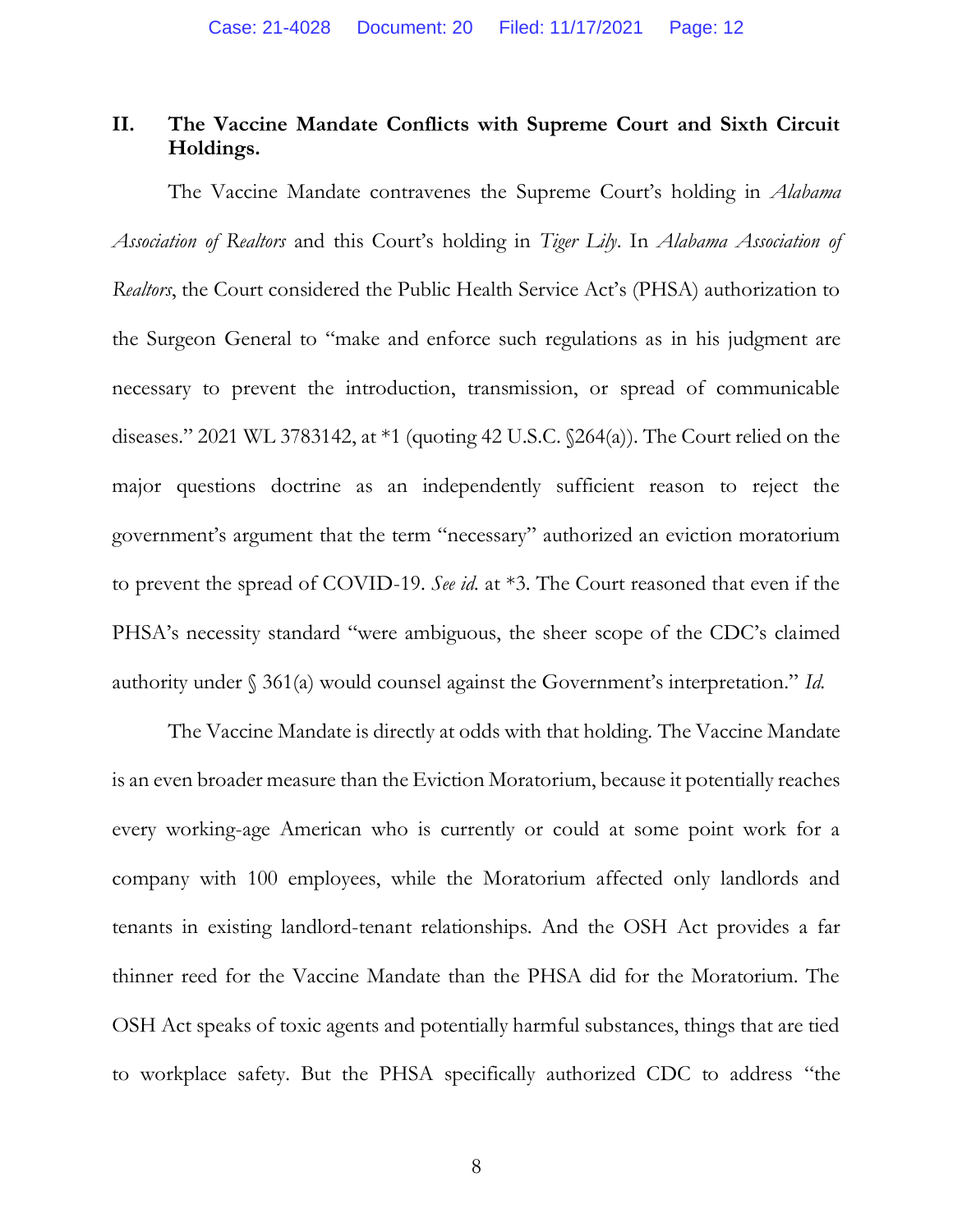introduction, transmission, or spread of communicable diseases," which unmistakably includes COVID-19. Even more so than CDC's interpretation of the PHSA, OSHA's "read[ing] of §[655(c)] would give [OSHA] a breathtaking amount of authority. It is hard to see what measures this interpretation would place outside [OSHA's] reach." 2021 WL 3783142, at \*3. As in *Alabama Association of Realtors*, the government has "identified no limit in §[655(c)] beyond the requirement that [OSHA] deem a measure 'necessary."" *Id.* And like CDC's Eviction Moratorium, OSHA's "claim of expansive authority under §[655(c)] is unprecedented." *Id.* at \*4. It takes more than the "waferthin reed" of the term "necessary" to authorize one of the most significant governmental actions in American history. *Id.*

The Vaccine Mandate also conflicts with this Court's holding in *Tiger Lily*. There, the court also relied on the major questions doctrine to determine that the Eviction Moratorium was unlawful. In focusing on the statutory terms "necessary" and "other measures," this Court concluded that this "broadly worded statute" did not "supersede state landlord-tenant law" because, broad as these phrases are, "Congress must 'enact exceedingly clear language if it wishes to significantly alter the balance between federal and state power." *Tiger Lily, LLC*, 5 F.4th at 671. Moreover, like the Supreme Court, this Court noted that CDC's interpretation would authorize "the CDC [to] do anything it can conceive of to prevent the spread of disease." *Id.* at 672. So too here. And as with the Eviction Moratorium, "[s]uch unfettered power would likely require greater guidance than" the analogous necessity standard of §655(c). *Id.*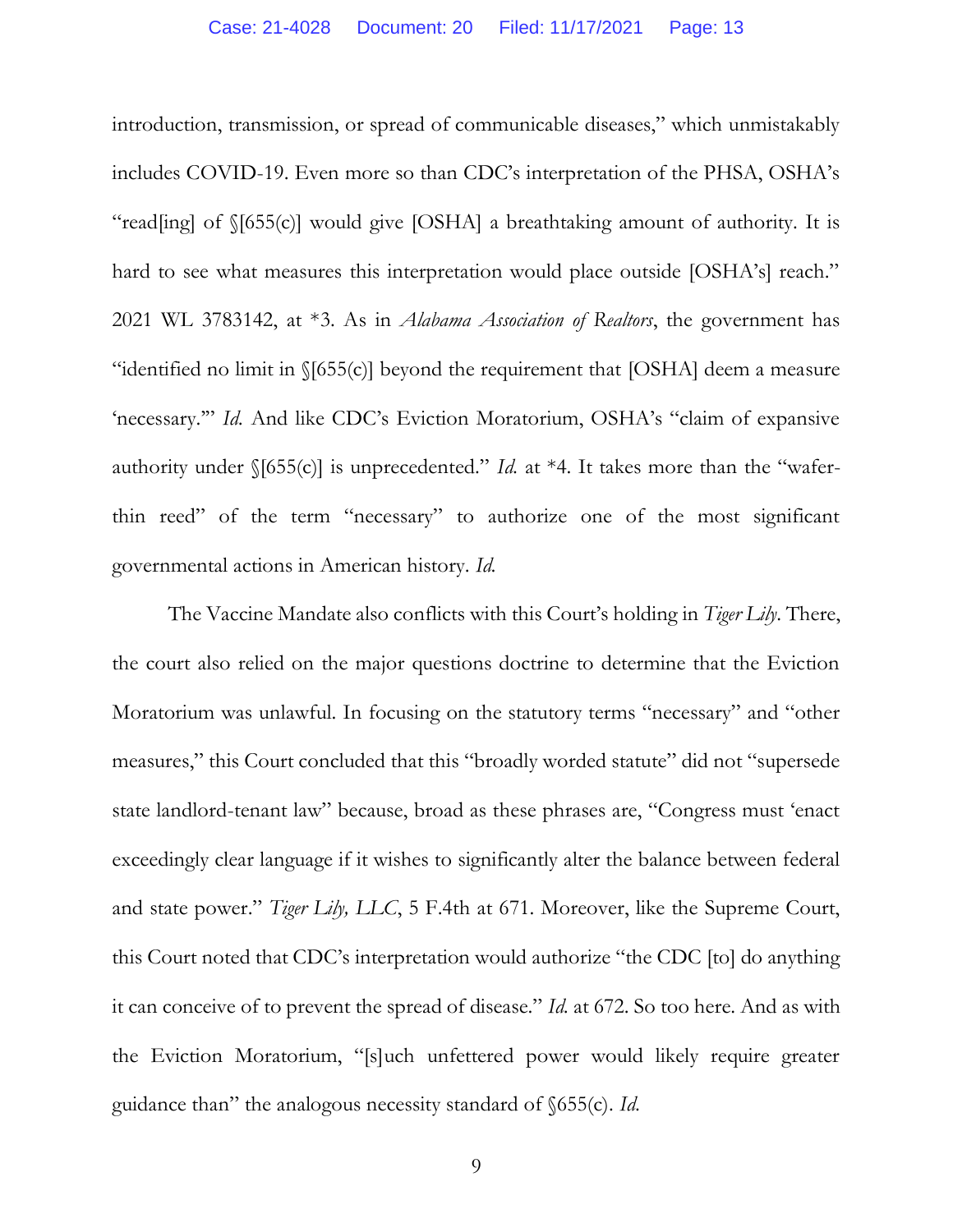*Alabama Association of Realtors* and *Tiger Lily* are indistinguishable from this case. A few simple points illustrate how those decisions foreclose OSHA's interpretation of the OSH Act to authorize the Vaccine Mandate. First, the Vaccine Mandate—a positive injunction—impacts more individuals and businesses and is more intrusive on State power and individual liberty than the Eviction Moratorium—a negative prohibition affecting a subset of the population in landlord-tenant relationships. Second, the Eviction Moratorium was focused on one industry, while the Vaccine Mandate impacts *all American industries*. Third, both cases are fundamentally about the term "necessary" and §655(c) of the OSH Act provides far less clear authority to OSHA to address COVID-19 than §361(a), which specifically addresses communicable diseases, provided to CDC. Fourth, OSHA, like CDC, identifies no limiting principle whatsoever. *See Ala. Ass'n of Realtors*, 2021 WL 3783142, at \*3 ("It is hard to see what measures this interpretation would place outside the CDC's reach, and the Government has identified no limit in §361(a) beyond the requirement that the CDC deem a measure 'necessary.' 42 U.S.C. §264(a); 42 C.F.R. §70.2. Could the CDC, for example, mandate free grocery delivery to the homes of the sick or vulnerable? Require manufacturers to provide free computers to enable people to work from home? Order telecommunications companies to provide free high-speed Internet service to facilitate remote work?").

If Congress wishes to authorize the President to implement a Vaccine Mandate—and test the limits of the Executive's power under the nondelegation doctrine and the Federal Government's power under the Commerce Clause and Tenth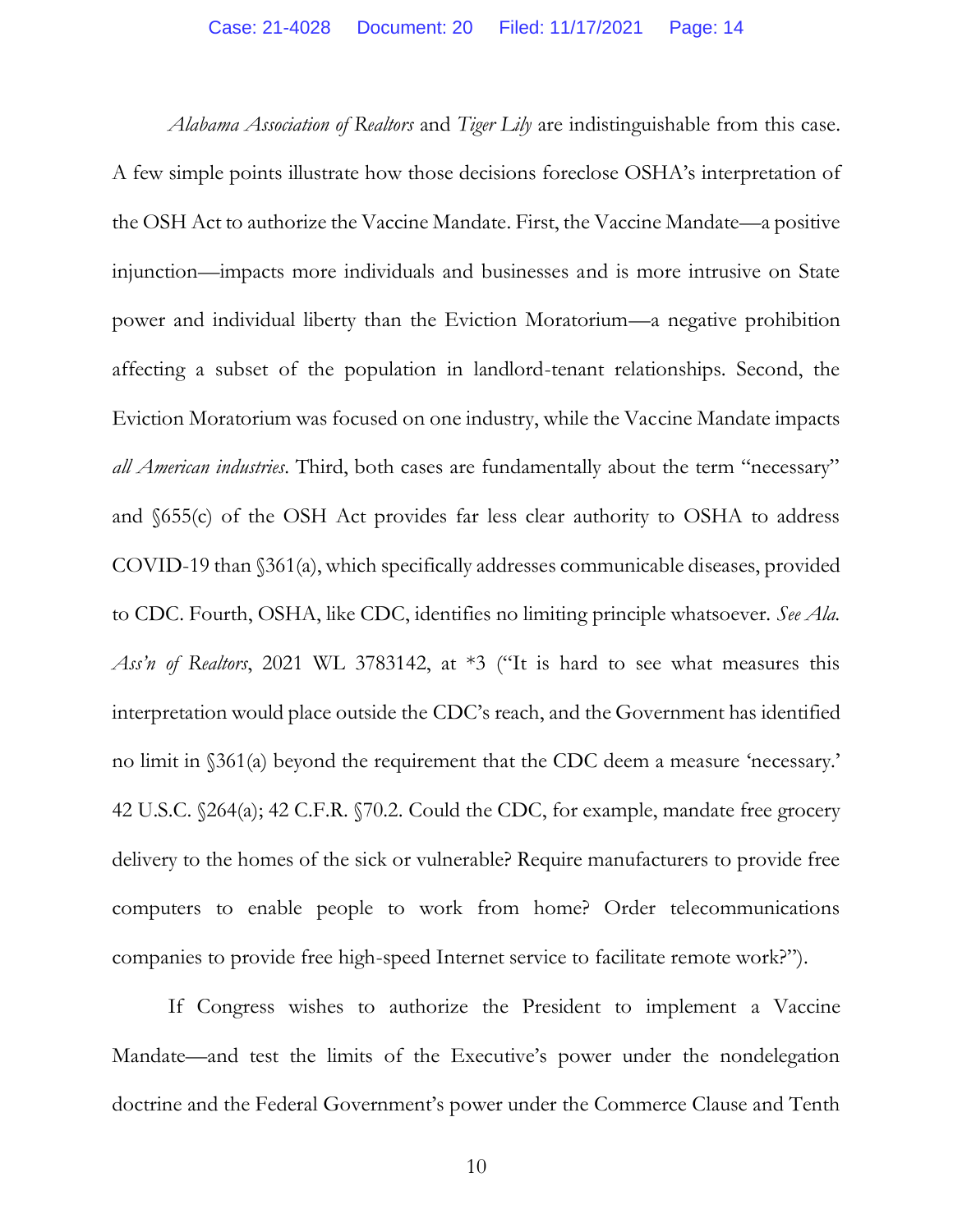Amendment—it must do so clearly. *See Ala. Ass'n of Realtors*, 2021 WL 3783142, at \*3; *Tiger Lily, LLC*, 5 F.4th at 671; *see also Solid Waste Agency of N. Cook Cty.*, 531 U.S. at 172- 73 ("Congress does not casually authorize administrative agencies to interpret a statute to push the limit of congressional authority."); *United States v. Bass*, 404 U.S. 336, 349 (1971) ("[U]nless Congress conveys its purpose clearly, it will not be deemed to have significantly changed the federal-state balance."). Just as the statutes at issue in *Alabama Association of Realtors* and *Tiger Lily*, Section 655(c)'s ambiguous-at-best authority does not come close to providing the absolutely clear authorization needed to displace "the background assumption that Congress normally preserves 'the constitutional balance between the National Government and the States.'" *Bond v. United States*, 572 U.S. 844, 862 (2014).

Because the Vaccine Mandate directly contravenes the holdings of the Supreme Court and Sixth Circuit, initial en banc review is warranted. Fed. R. App. P. 35(b)(1)(B).

#### **CONCLUSION**

The Court should grant the petition for initial hearing en banc.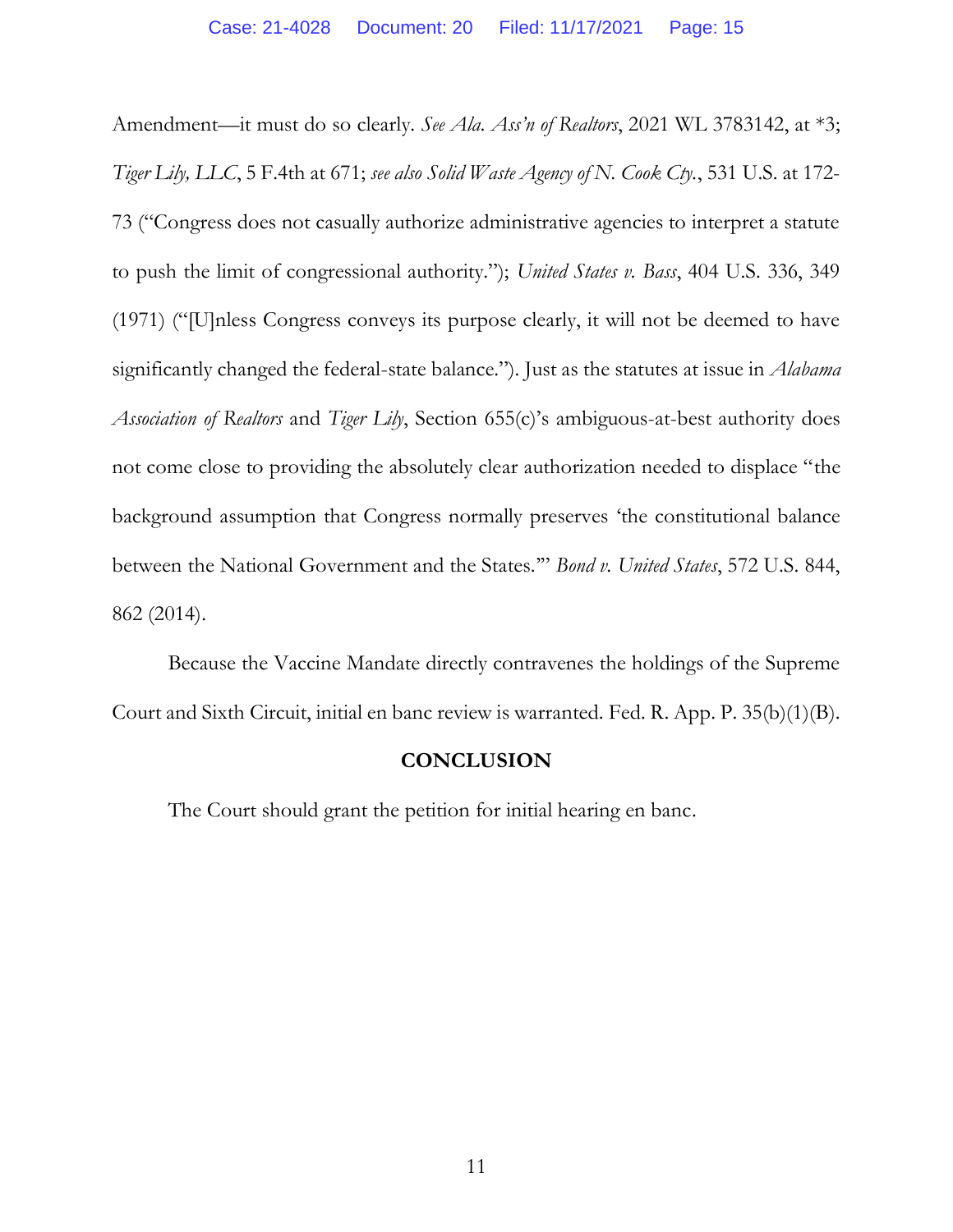Respectfully Submitted,

/s/ Robert Alt Robert Alt (0091753) The Buckeye Institute 88 East Broad Street, Suite 1300 Columbus, OH 43215 (614) 224-4422 robert@buckeyeinstitute.org

Patrick Strawbridge Ten Post Office Square 8th Floor South PMB #706 Boston, MA 02109 patrick@consovoymccarthy.com

Jeffrey M. Harris Daniel Shapiro CONSOVOY MCCARTHY PLLC 1600 Wilson Blvd., Ste. 700 Arlington, VA 22209 (703) 243-9423 jeff@consovoymccarthy.com daniel@consovoymccarthy.com